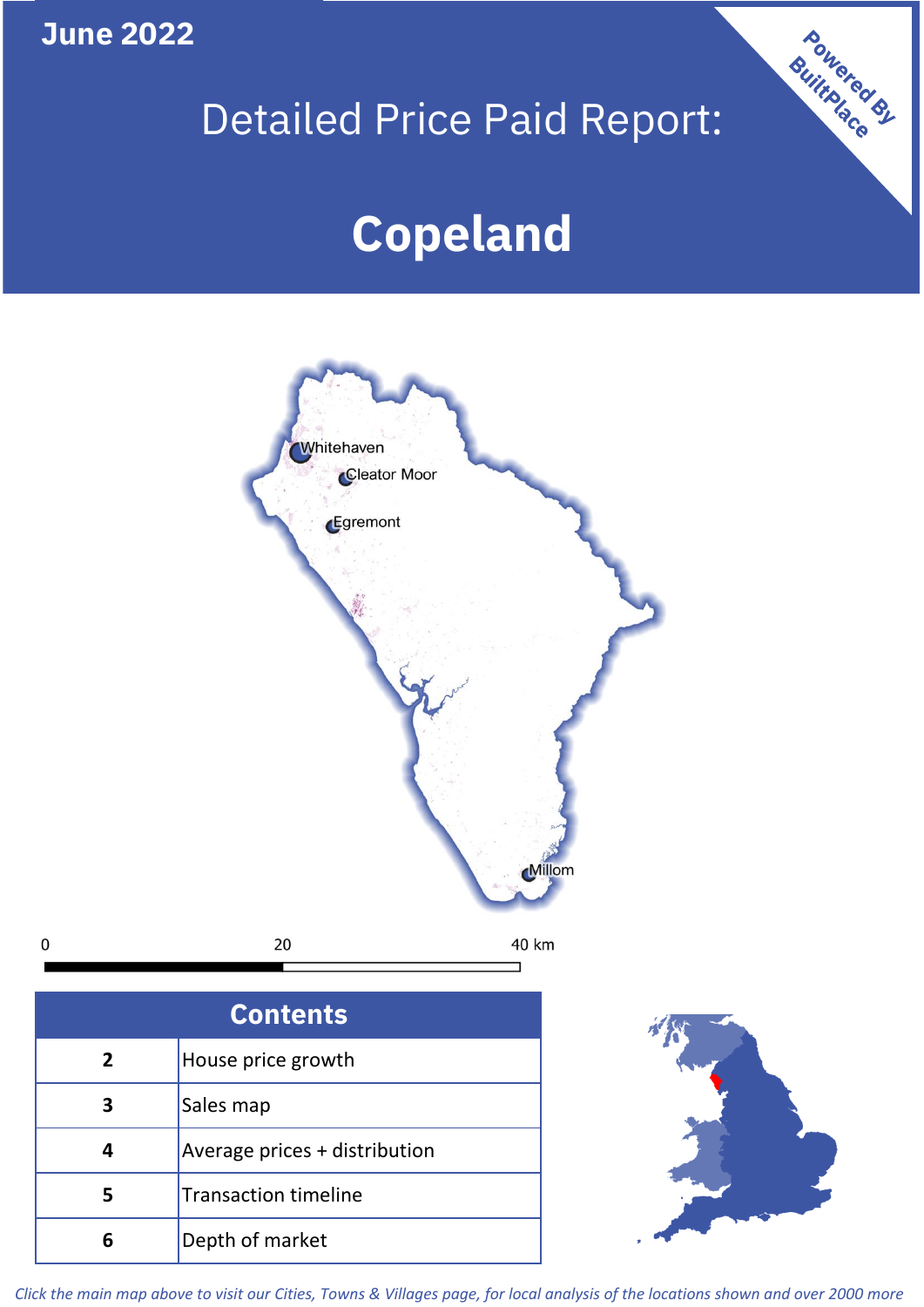### **Headline Data**

|                     | <b>Current level</b> | 3 month  | <b>Annual</b> | 5 year | 10 year |
|---------------------|----------------------|----------|---------------|--------|---------|
| <b>House prices</b> | £139,995             | $-0.6%$  | 4.8%          | 18.1%  | 33.5%   |
| <b>Transactions</b> | 1,200                | $-10.9%$ | 8.5%          | 16.8%  | 52.7%   |

# **House Price Growth (April 2022 data)**

#### *Annual Change in House Prices*



House prices in Copeland grew by 4.8% in the 12 months to April 2022 (based on 3-month smoothed data). By comparison national house prices grew by 10.7% and prices in the North West grew by 11.0% over the same period.

Copeland house prices are now 14.7% above their previous peak in 2007, compared to +36.0% for the North West and +52.9% across England.



#### *Year-To-Date Change in House Prices, December to April*

Local prices have fallen by 0.2% in 2022 so far, compared to growth of 4.1% over the same period last year.

#### *Source: OS OpenData; UK House Price Index (Contains HM Land Registry data © Crown copyright)*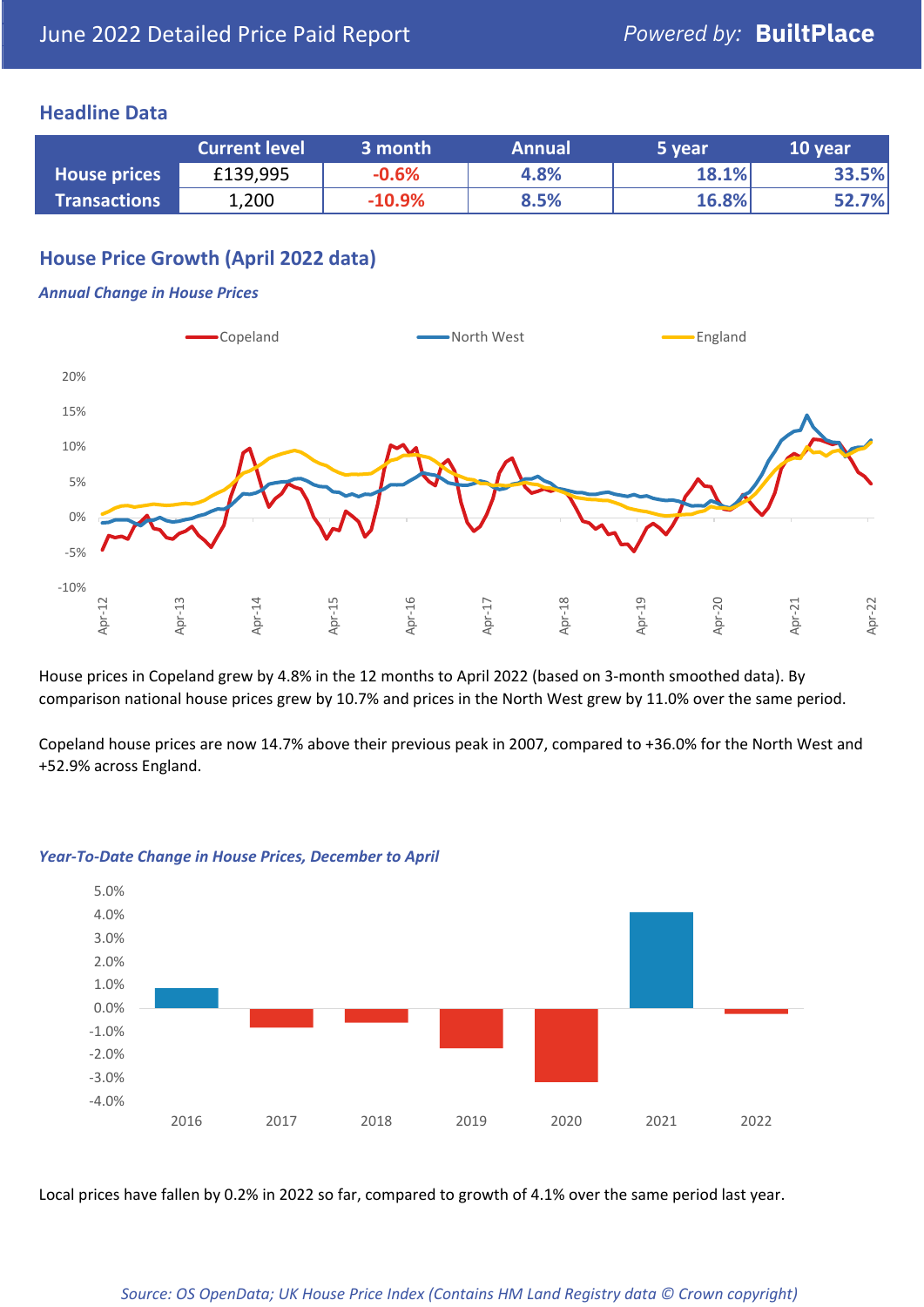# **House Price Map**

#### *12 months to April 2022*



*Each point is one postcode, coloured by the average value relative to all sales in this local authority (price bands are LA-specific quintiles).*

**Map Key**

| Min      | <b>Max</b> |                            |
|----------|------------|----------------------------|
| Up to    | £80,000    | 1st quintile / lowest 20%  |
| £80,000  | £109,000   | 2nd quintile               |
| £109,000 | £150,000   | 3rd quintile               |
| £150,000 | £219,000   | 4th quintile               |
| £219,000 | and over   | 5th quintile / highest 20% |

#### *Source: OS OpenData; UK House Price Index (Contains HM Land Registry data © Crown copyright)*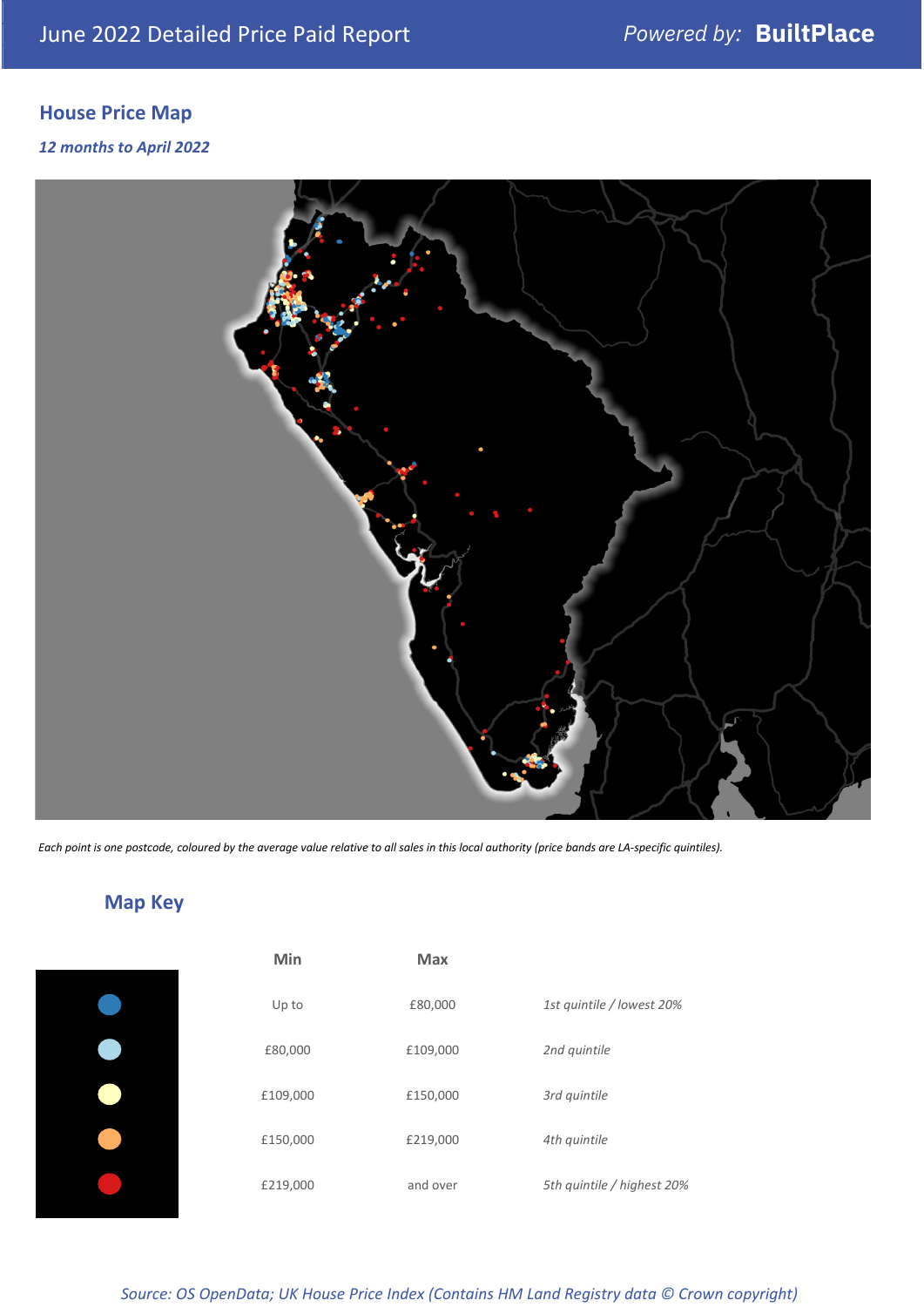# **Average House Price by Property Type**

#### *12 months to April 2022*



|                 | <b>New</b>           | <b>Second hand</b> |  |
|-----------------|----------------------|--------------------|--|
| <b>Flat</b>     | No recorded<br>sales | £128,430           |  |
| <b>Terraced</b> | No recorded<br>sales | £102,545           |  |
| Semi-detached   | £186,500             | £147,556           |  |
| <b>Detached</b> | £285,350             | £287,131           |  |

# **House Price Distribution by Year**

*All properties, by price band and calendar year (2020 = year to date)*

|                    | 1997 | 2002 | 2007 | 2012 | 2017 | 2019 | 2020 |
|--------------------|------|------|------|------|------|------|------|
| <b>Under £100k</b> | 96%  | 87%  | 45%  | 44%  | 37%  | 35%  | 43%  |
| £100-200k          | 4%   | 12%  | 41%  | 44%  | 44%  | 39%  | 40%  |
| £200-300k          | 0%   | 1%   | 11%  | 11%  | 14%  | 17%  | 10%  |
| £300-400k          | 0%   | 0%   | 2%   | 1%   | 4%   | 6%   | 8%   |
| £400-500k          | 0%   | 0%   | 0%   | 0%   | 0%   | 2%   | 0%   |
| £500k-1m           | 0%   | 0%   | 0%   | 0%   | 0%   | 1%   | 0%   |
| £1-2m              | 0%   | 0%   | 0%   | 0%   | 0%   | 0%   | 0%   |
| <b>Over £2m</b>    | 0%   | 0%   | 0%   | 0%   | 0%   | 0%   | 0%   |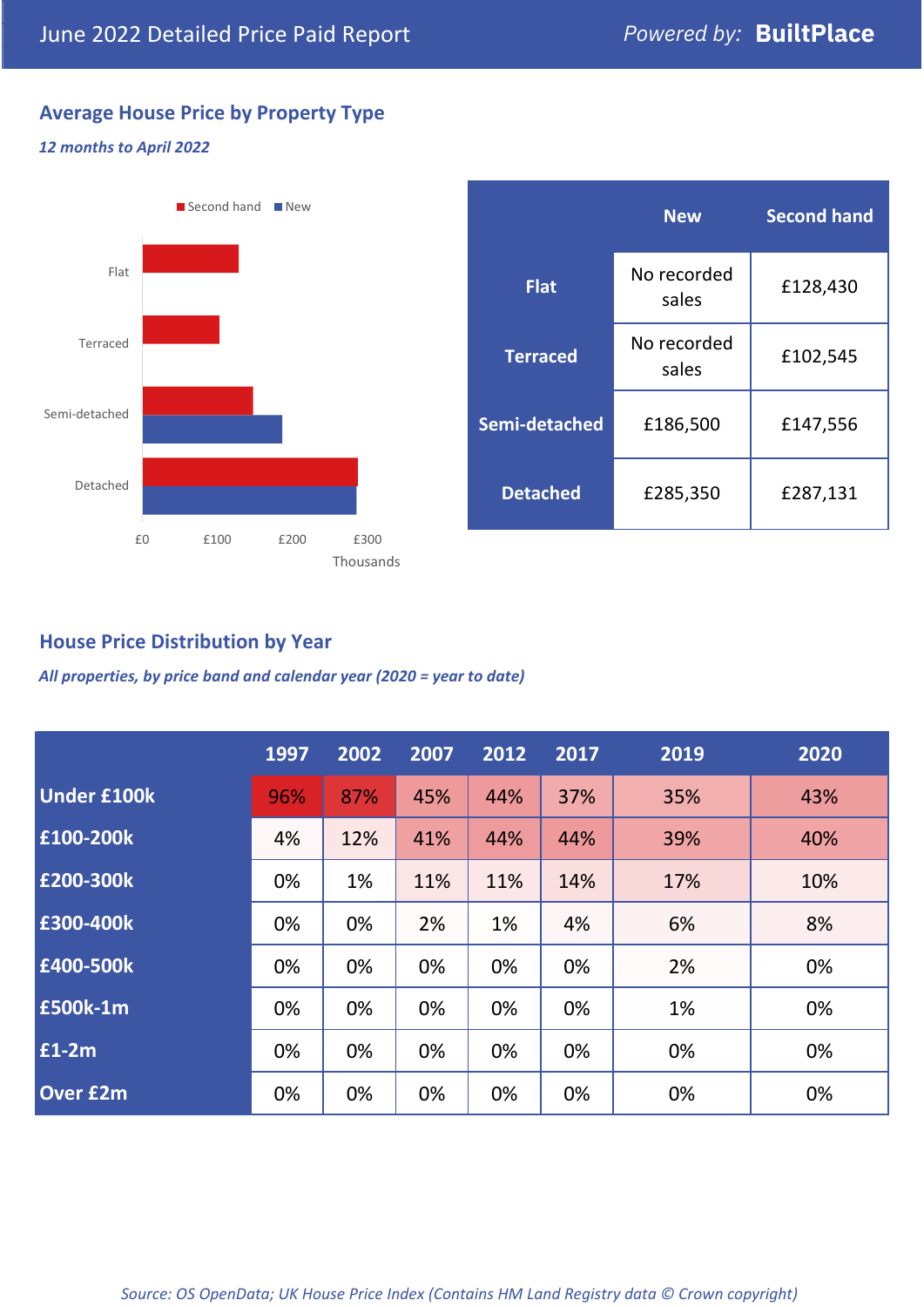# **Transactions (February 2022 data)**

*Annual Transactions, Indexed (2001-05 average = 100)*



There were 1,200 transactions in Copeland during the 12 months to February 2022. This is 84% of the average from 2001- 05 and suggests activity is below pre-downturn levels.

Transactions in Copeland have grown by 22.6% since 2014, compared to changes of +3.4% for North West and -7.7% for England.



#### *Cash and New Build Sales as % of Total, by Year*

*Note: The data on this page EXCLUDES transactions identified as transfers under a power of sale/repossessions, buy-to-lets (where they can be identified by a mortgage), and transfers to non-private individuals - i.e. it comprises only Land Registry 'A' data.*